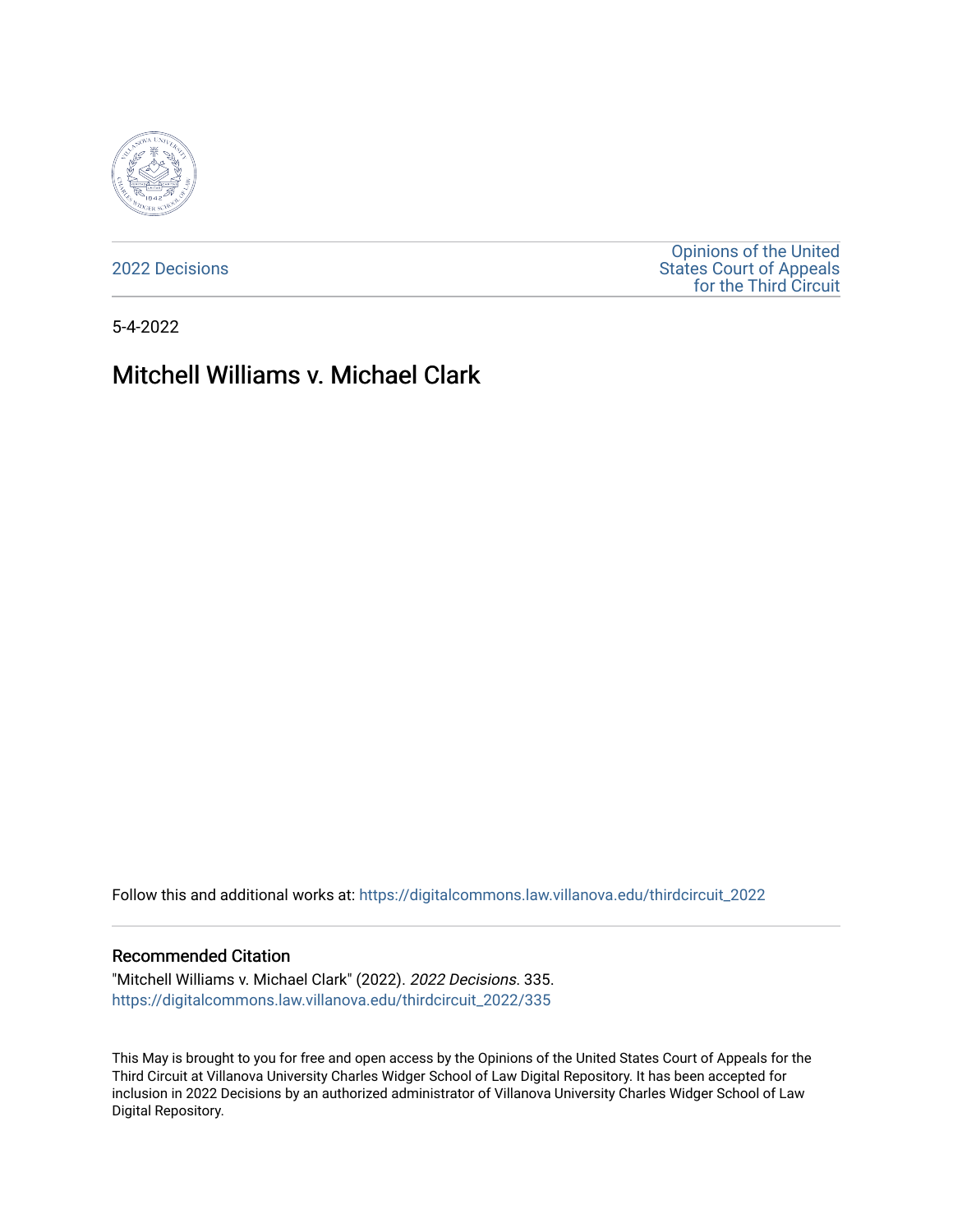### **ALD-125 NOT PRECEDENTIAL**

# UNITED STATES COURT OF APPEALS FOR THE THIRD CIRCUIT

\_\_\_\_\_\_\_\_\_\_\_

# No. 22-1068 \_\_\_\_\_\_\_\_\_\_\_

## MITCHELL WILLIAMS, Appellant

v.

MICHAEL CLARK; PAUL ENNIS; EARL JONES; JERI SMOCK; MICHAEL EDWARDS; DANIEL STROUP; DORINA VARNER; KERRI MOORE; DR. JOSE BOGGIO; DR. REKHA HALLIGAN; DR. ANTHONY MICHAEL LETIZIO; ALEXIS SECARA; KURT SUESSER; JOHN STRAMAT; AMANDA HARTWELL; LUKE VOGAN; GLORIA GIBBS, all sued in their individual and official capacities

\_\_\_\_\_\_\_\_\_\_\_\_\_\_\_\_\_\_\_\_\_\_\_\_\_\_\_\_\_\_\_\_\_\_\_\_

On Appeal from the United States District Court for the Western District of Pennsylvania (D.C. Civil Action No. 1:18-cv-00315) Magistrate Judge: Honorable Richard A. Lanzillo

\_\_\_\_\_\_\_\_\_\_\_\_\_\_\_\_\_\_\_\_\_\_\_\_\_\_\_\_\_\_\_\_\_\_\_\_

Submitted for Possible Dismissal Pursuant to 28 U.S.C. § 1915(e)(2)(B) or Summary Action Pursuant to Third Circuit LAR 27.4 and I.O.P. 10.6 April 14, 2022 Before: JORDAN, RESTREPO and SCIRICA, Circuit Judges

> (Opinion filed: May 4, 2022) \_\_\_\_\_\_\_\_\_

> > OPINION\* \_\_\_\_\_\_\_\_\_

<sup>\*</sup> This disposition is not an opinion of the full Court and pursuant to I.O.P. 5.7 does not constitute binding precedent.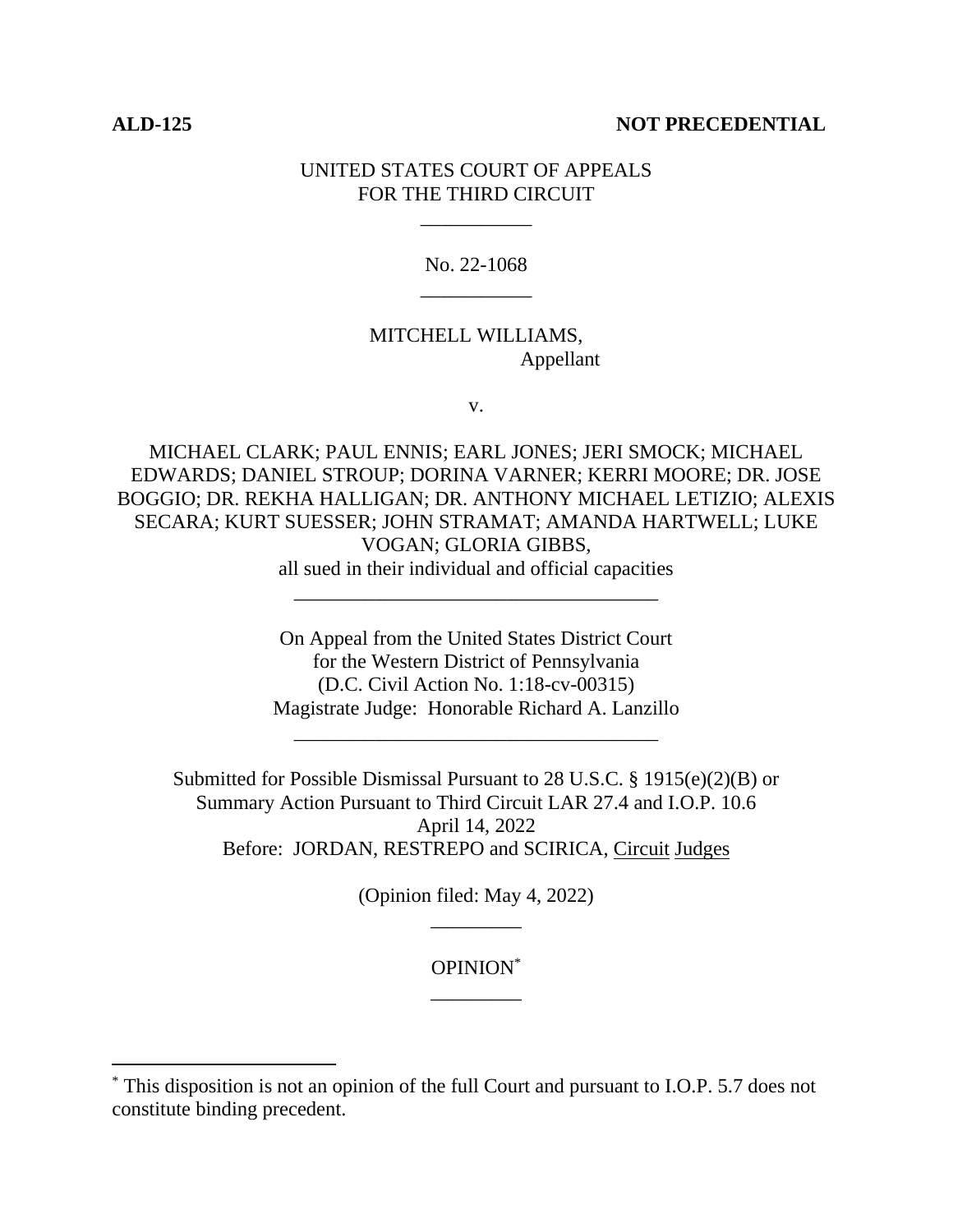### PER CURIAM

Mitchell Williams, an inmate at State Correctional Institution – Albion ("SCI Albion") proceeding pro se and in forma pauperis, appeals from the District Court's orders granting defendants' motions to dismiss and for summary judgment. For the reasons that follow, we will summarily affirm.

### I.

In 2018, Williams filed a complaint under 42 U.S.C. § 1983 alleging Eighth Amendment violations relating to his health care, as well as related retaliation claims. Williams alleged that defendants, who were employed by the Department of Corrections ("DOC Defendants") or who provided medical services at SCI-Albion ("Medical Defendants"), provided inadequate medical care in response to his complaints of back pain, muscle spasms, and associated falls beginning in 2016. Williams alleged that various defendants failed to provide medications and medical tests that he requested, denied him the use of a wheelchair at various times, denied him access to a handicap cell, and failed to follow the recommendations of an outside neurologist. Williams further asserted that defendant Vogan "intentionally" burned Williams' back with a heating pad, and that other defendants either refused to treat the injury or provided inadequate care. Finally, Williams asserts that certain actions of the defendants, including denying him the use of a wheelchair, burning his back with a heating pad, not providing him with adequate assistance, and moving him into a regular cell from a handicap cell, were not done for medical reasons, but rather in retaliation for his medical complaints and grievances.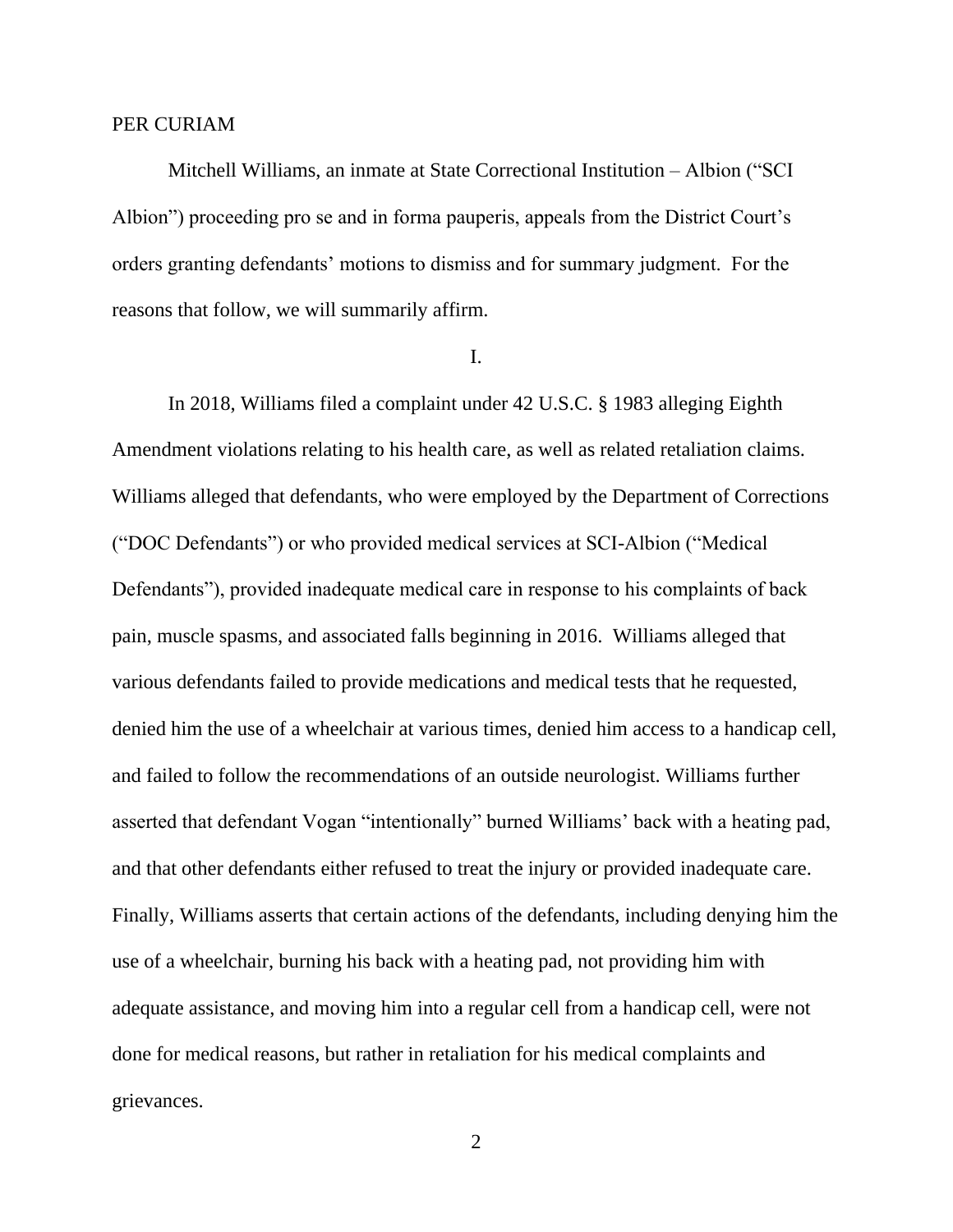DOC defendants Clark, Ennis, Jones, Smock, Edwards, Varner, and Moore filed a motion to dismiss for failure to sate a claim. The court granted the motion without prejudice as to defendants Clark, Ennis, Jones, Varner, and Moore, and allowed Williams the opportunity to amend. When Williams failed to amend in the time allotted by the court, those defendants were dismissed with prejudice. Williams subsequently sought and was granted leave to file a supplemental complaint, which added new defendants and allegations, including a new allegation against Ennis. Thereafter, the DOC Defendants and the Medical Defendants filed separate motions for summary judgment. Finding that the record failed to support that any defendant acted with deliberate indifference to Williams' serious medical needs, and that Williams had failed to establish that any medical decision or action taken was retaliatory, the Court granted the motions for summary judgment. Williams filed a timely appeal.

### II.

We have appellate jurisdiction under 28 U.S.C. § 1291. We exercise plenary review over a District Court's decision to grant a motion to dismiss. See Burtch v. Milberg Factors, Inc., 662 F.3d 212, 220 (3d Cir. 2011). "To survive a motion to dismiss, a complaint must contain sufficient factual matter, accepted as true, to state a claim to relief that is plausible on its face." Ashcroft v. Iqbal, 556 U.S. 662, 678 (2009) (internal quotation marks and citation omitted). We also exercise plenary review over a grant of summary judgment, applying the same standard that the District Court applies. Barna v. Bd. of Sch. Dirs. of Panther Valley Sch. Dist., 877 F.3d 136, 141 (3d Cir. 2017). Summary judgment is appropriate "if the movant shows that there is no genuine dispute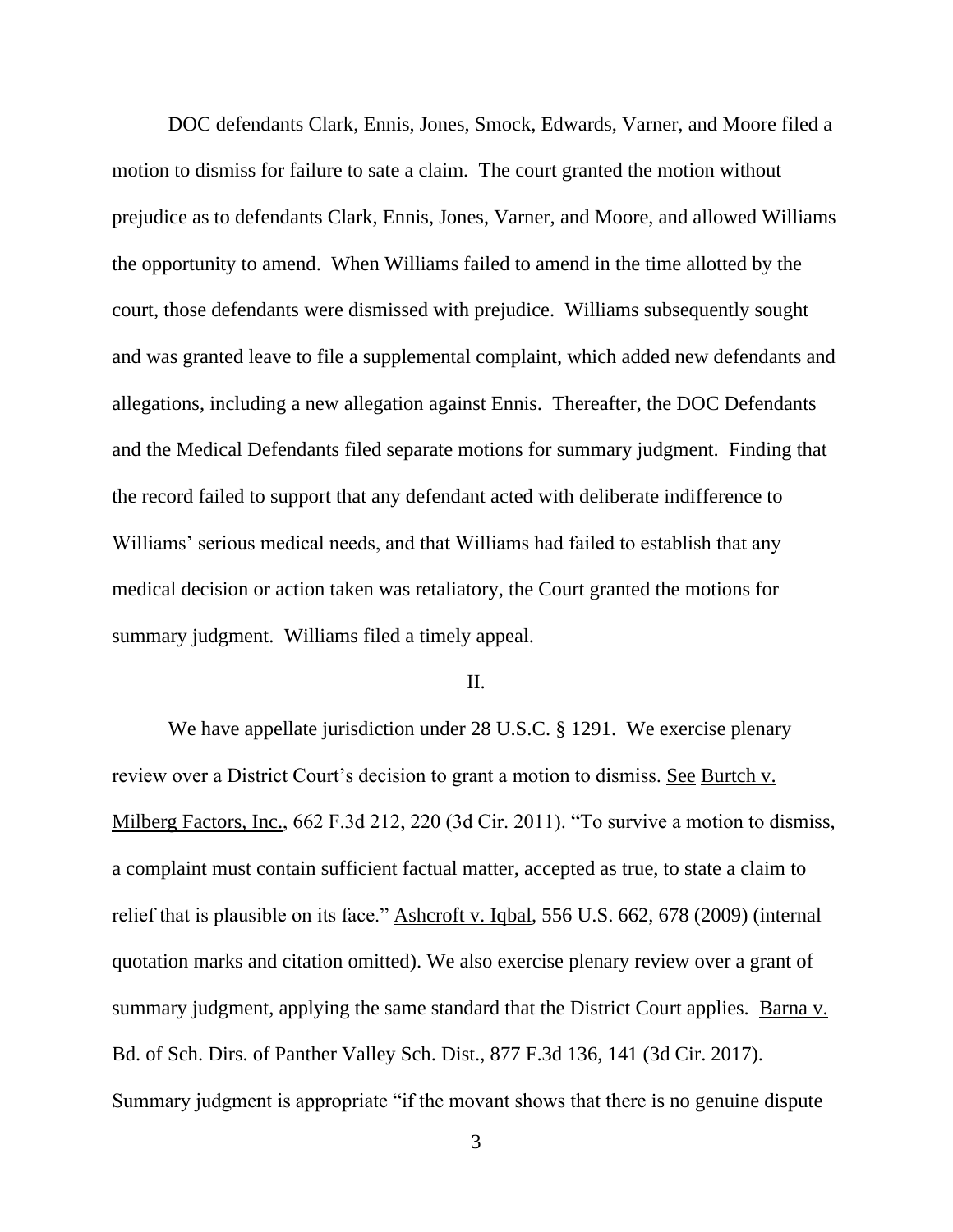as to any material fact and the movant is entitled to judgment as a matter of law." Fed. R. Civ. P. 56(a). We may summarily affirm if the appeal fails to present a substantial question. See 3d Cir. L.A.R. 27.4; I.O.P. 10.6.

### III.

To succeed on an Eighth Amendment claim for inadequate medical care, "a plaintiff must make (1) a subjective showing that 'the defendants were deliberately indifferent to [his or her] medical needs' and (2) an objective showing that 'those needs were serious.'" Pearson v. Prison Health Serv., 850 F.3d 526, 534 (3d Cir. 2017) (alteration in original) (quoting Rouse v. Plantier, 182 F.3d 192, 197 (3d Cir. 1999)). Prison officials can "act deliberately indifferent to a prisoner's serious medical needs by 'intentionally denying or delaying access to medical care or interfering with the treatment once prescribed.'" Id. (quoting Estelle v. Gamble, 429 U.S. 97, 104-05 (1976)). However, "mere disagreement as to the proper medical treatment" is insufficient to support an Eighth Amendment claim. Monmouth Cnty. Corr. Inst. Inmates v. Lanzaro, 834 F.2d 326, 346 (3d Cir. 1987).

We agree with the District Court's assessment that Williams failed to state an Eighth Amendment claim against defendants Clark, Ennis, Jones, Varner, and Moore. As the District Court noted, Williams either failed to allege any personal involvement on the part of these defendants or alleged only supervisory authority and/or participation in the grievance process. Such allegations are insufficient to establish the personal involvement necessary to state a claim of deliberate indifference. See Rode v. Dellarciprete, 845 F.2d 1195, 1207-08 (3d Cir. 1988).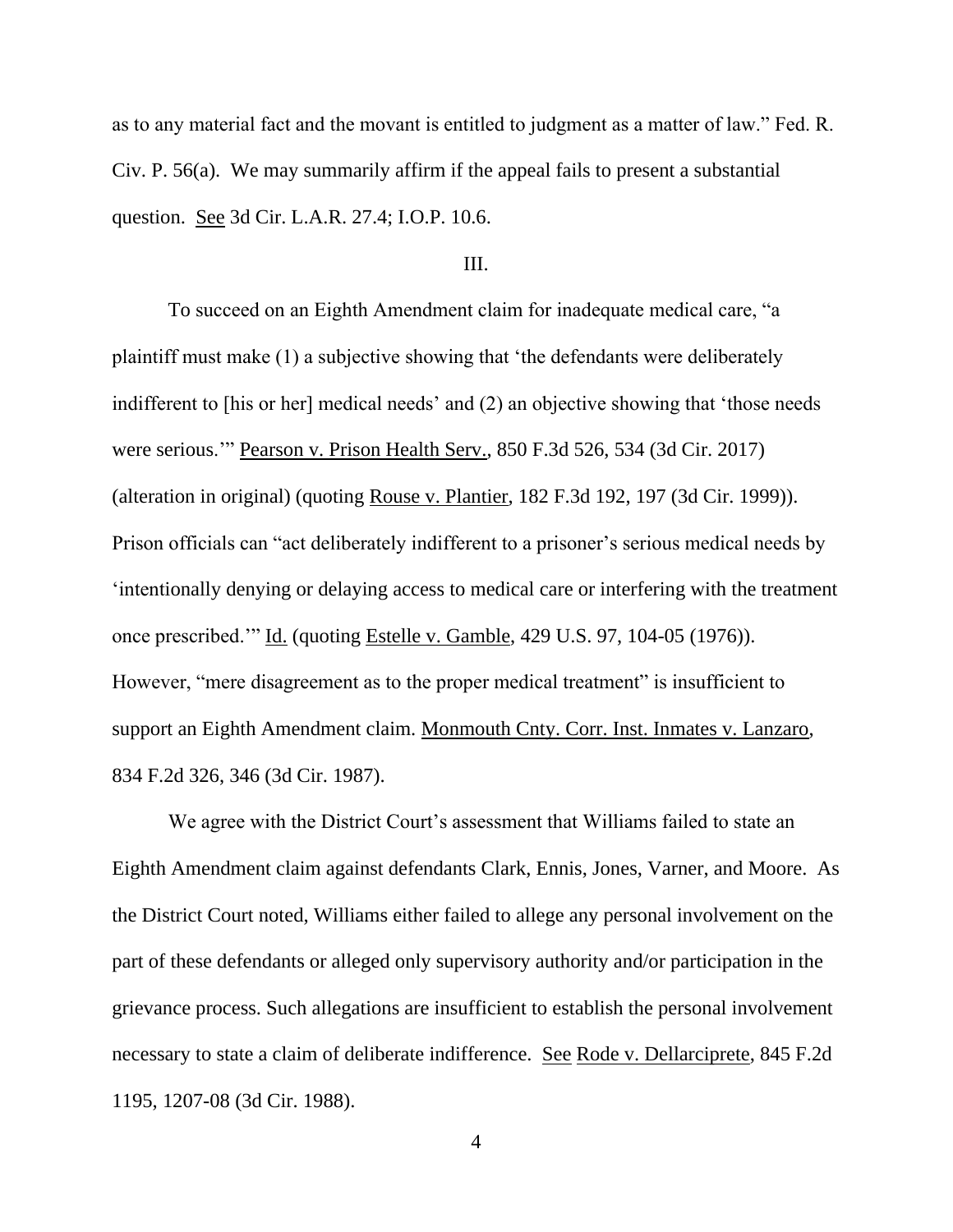The District Court also properly granted summary judgment in favor of the remaining defendants because the record does not suggest that any defendant acted with deliberate indifference. Williams' medical records reflect that he received extensive medical care, including numerous x-rays, a variety of lab work, various body scans and neurological tests including MRI and CT scans, extensive physical therapy, and various medications for pain. Williams was provided with multiple outside consultations with neurologists and neurosurgeons, who reviewed his history and test results and assessed his condition. None of the outside specialists who saw and evaluated Williams recommended surgical intervention.

One outside specialist recommended a joint injection and, at the discretion of the prison physician, a prescription for the medication Gabapentin. Williams alleges that Defendant Hartwell, his attending doctor at SCI-Albion, was deliberately indifferent to his serious medical needs by failing to provide him with those recommended treatments. However, in an affidavit provided in support of summary judgment, Dr. Hartwell explained her reasons for not pursuing that course of treatment, including but not limited to Williams' complaints that a prior injection worsened his symptoms. We agree with the District Court's conclusion that Williams' allegations, at most, establish a "mere disagreement as to the proper medical treatment," and are insufficient to support an Eighth Amendment claim. Monmouth Cnty Corr. Inst. Inmates, 834 F.2d at 346.

Likewise, we agree with the District Court that the various removals of Williams' wheelchair were done for legitimate medical reasons and were not acts of deliberate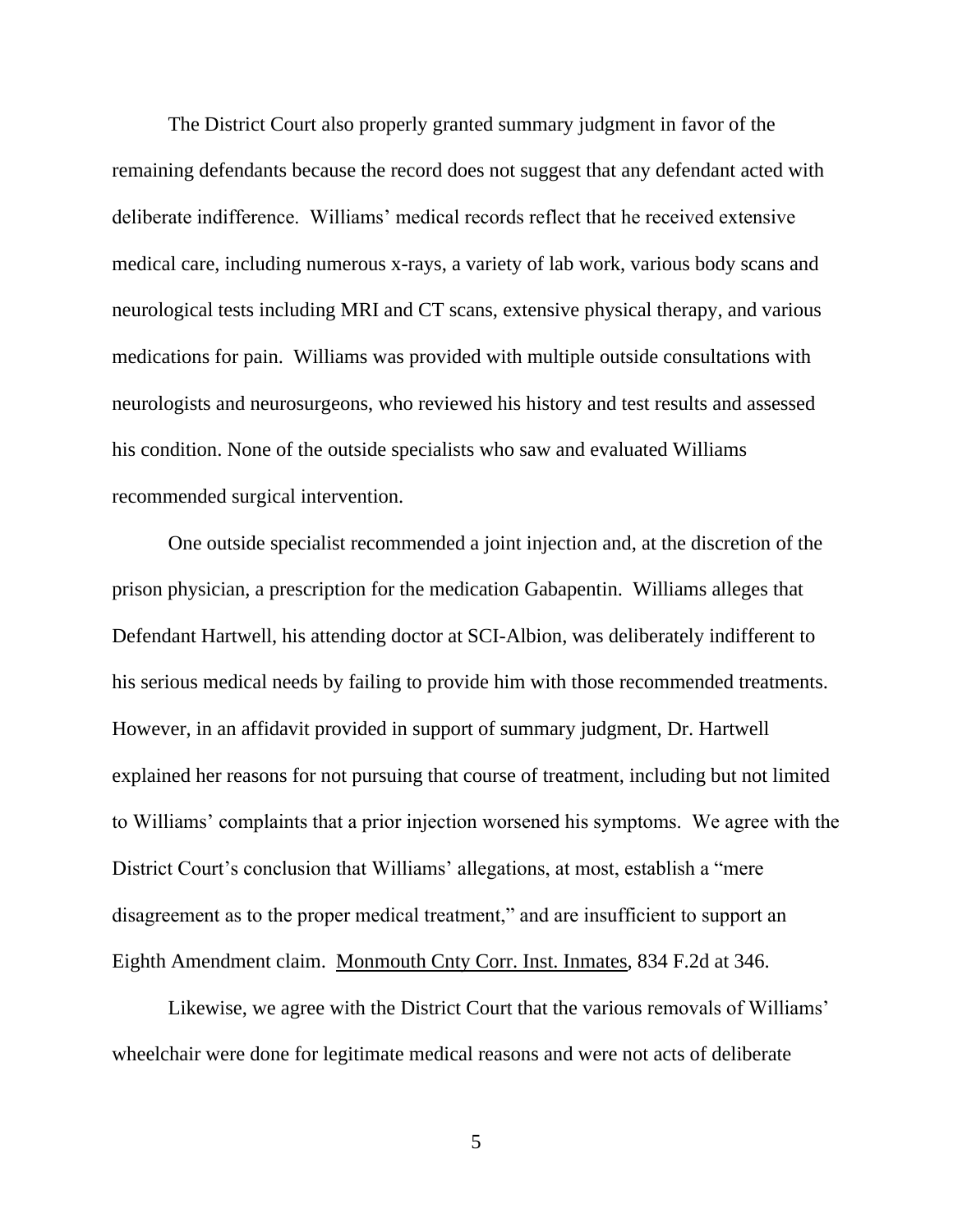indifference.<sup>1</sup> See Brown v. Borough of Chambersburg, 903 F.2d 274, 278 (3d Cir. 1990) ("[A]s long as a physician exercises professional judgment his behavior will not violate a prisoner's constitutional rights."). We also agree that, even if Williams did sustain a burn to his back from a heating pad, the record does not support his allegation that Vogan intentionally inflicted the wound, or that it was sufficiently severe as to support an Eighth Amendment claim.

Williams has also failed to show a genuine dispute regarding his claims of retaliation. "A prisoner alleging retaliation must show (1) constitutionally protected conduct, (2) an adverse action by prison officials sufficient to deter a person of ordinary firmness from exercising his constitutional rights, and (3) a causal link between the exercise of his constitutional rights and the adverse action taken against him." Mitchell v. Horn, 318 F.3d 523, 530 (3d Cir. 2003) (internal quotation marks omitted) (quoting Rauser v. Horn, 241 F.3d 330, 333 (3d Cir. 2001)). As the District Court concluded, Williams' disagreement with legitimate exercises of medical judgment does not convert those decisions into adverse actions for purposes of his retaliation claims. Nor does the record suggest that any of those actions were taken in retaliation for Williams seeking medical care or filing grievances. Summary judgment in favor of the defendants was appropriate.

 $<sup>1</sup>$  The record reflects that Williams was provided with a walker in lieu of a wheelchair to</sup> encourage him to ambulate more and gain strength. Because handicap cells are reserved for wheelchair bound inmates, moving Williams to a regular cell did not violate his Eighth or First Amendment rights.